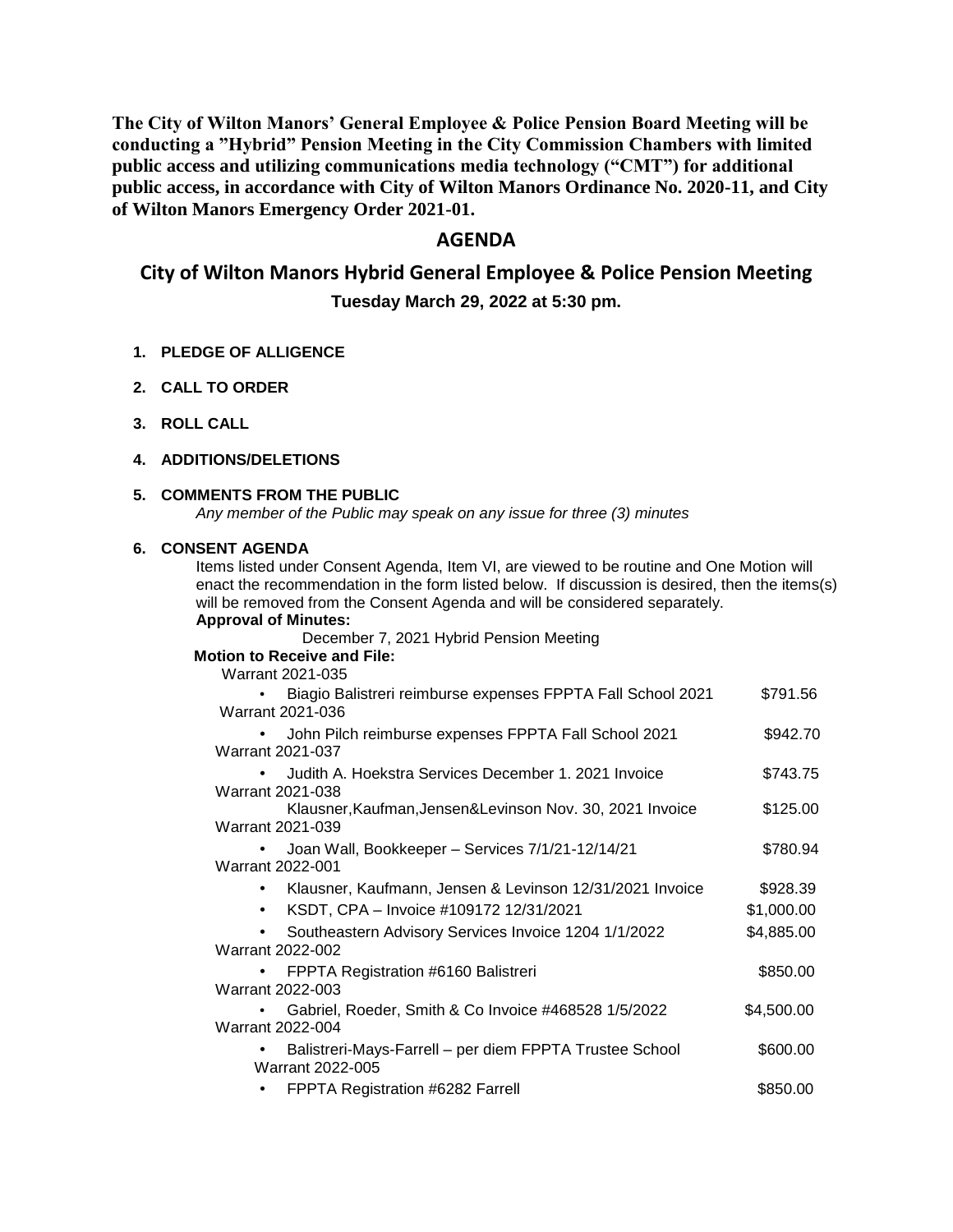| Warrant 2022-006                                                      |            |  |  |
|-----------------------------------------------------------------------|------------|--|--|
| Gabriel, Roeder, Smith & Co., Invoice #34915 12/31/2021<br>٠          | \$5,236.53 |  |  |
| Judith A. Hoekstra – Supplies from Office Depot<br>٠                  | \$91.26    |  |  |
| <b>Warrant 2022-007</b>                                               |            |  |  |
| Balistreri – Reimburse expenses FPPTA Winter School<br>٠              | \$739.93   |  |  |
| Mays - Reimburse expenses FPPTA Winter School<br>٠                    | \$953.42   |  |  |
| Warrant 2022-008                                                      |            |  |  |
| Farrell - Reimburse expenses FPPTA Winter School<br>к.                | \$932.01   |  |  |
| Warrant 2022-009                                                      |            |  |  |
| Klausner, Kaufman, Jensen & Levinson January 31,2022<br>٠             | \$1,000.00 |  |  |
| Warrant 2022-010                                                      |            |  |  |
| KSDT, CPA - Invoice #111573 2/28/2022<br>$\mathbf{H}^{\prime}$        | \$1,000.00 |  |  |
| Warrant 2022-011                                                      |            |  |  |
| Gabriel, Roeder, Smith & Co. Inv #469348 Bookkeeping<br>٠             | \$4,650.00 |  |  |
| Inv #469520 Actuarial Srvs                                            | \$4,500.00 |  |  |
| 4 <sup>th</sup> Quarter 2021 Rate of Return is 5.8% Net of Fees       |            |  |  |
| March 16, 2022 CDS CASD No. 67 Disolecure Information for Eigeal Voor |            |  |  |

 March 16, 2022 GRS – GASB No. 67 Disclosure Information for Fiscal Year Ending September 30, 2021 Saxena White Fourth Quarter 2021 Monitoring Report

# **7. NEW BUSINESS**

- KSDT, CPA Audit Representation Letter
- KSDY, CPA Draft Financial Statement 9/30/2021
- Garcia Hamilton 4th quarter Portfolio 12/31/2021
- Southeastern Advisory Services 4<sup>th</sup> Quarter Ending December 31, 2021
	- Letter of February 25, 2022 Notice of Ownership Change & Annual ADV
	- Statement of Investment Policy (Draft)
	- Private & Public Real Estate as of 12/31/21
- Corrected 2021 Special Tax Notice

### 8. **BOOKKEEPER**

# **9. ATTORNEY REPORT**

### **10. REPORTS FROM BOARD MEMBERS**

**11. ADJOURNMENT**